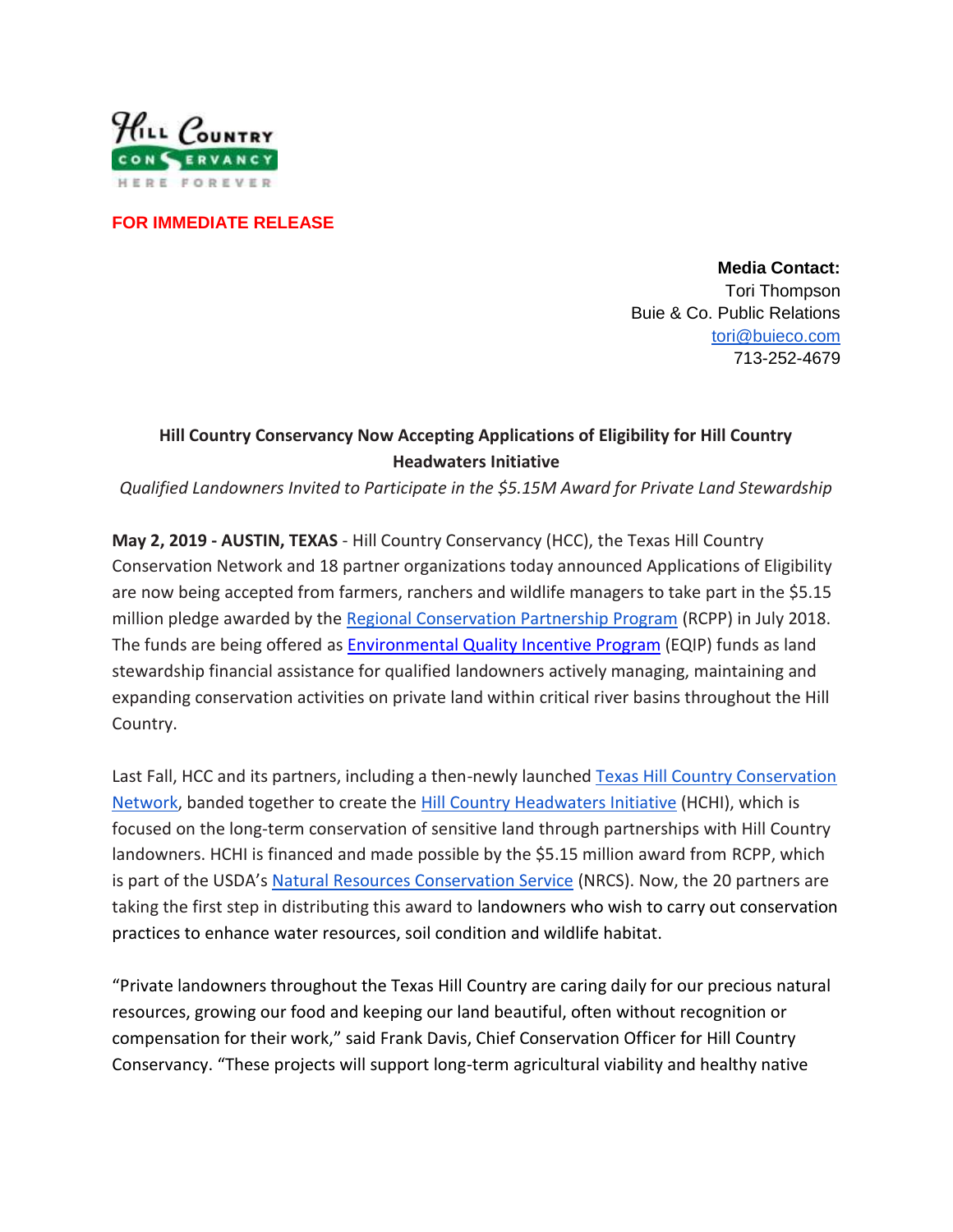wildlife habitat while ensuring the conservation of natural resources on private lands, which provide drinking water and innumerable other benefits for millions of Central Texans."

The Network and its partners have pledged to help landowners with projects addressing shortterm and long-term conservation of water quality, native wildlife habitat, and drought and flood management through the NRCS funding. Roughly 48 percent will be allocated to the Agricultural Conservation Easement Program (ACEP), 39 percent will go to the Environmental Quality Incentives Program (EQIP) and 13 percent will go to the Conservation Stewardship Program (CSP).

The Hill Country Headwaters Conservation Initiative is accepting Applications of Eligibility **now through May 21, 2019 at 12:59 p.m.** The application form can be found online at [hillcountryconservancy.org/hchi/.](https://hillcountryconservancy.org/hchi/) To be considered for this financial award, landowners must take this first step in the application process by the specified deadline. Qualified applicants will be notified of their advancement and receive information about next steps by June 3, 2019. The final selection will be based on a ranking process developed in a collaborative effort between HCHI partners and NRCS.

HCHI funds will be directed towards key land stewardship projects within the following river basins: Upper San Marcos River, Blanco River, Onion Creek, Barton Creek, Pedernales River, Sandy Creek and Llano River (shown on this map). All interested and qualified parties are encouraged to apply.

For more information, please visit [hillcountryconservancy.org/hchi/](https://hillcountryconservancy.org/hchi/) or contact Frank Davis at [frank@hillcountryconservancy.org.](mailto:frank@hillcountryconservancy.org)

## **About Hill Country Conservancy (HCC)**

Hill Country Conservancy is a nonprofit land trust committed to preserving not only the natural beauty and open spaces of the Texas Hill Country but also its economy. Hill Country Conservancy preserves vital natural resources through conservation, community collaboration and engagement to sustain our region now and forever. For more information, visit [HillCountryConservancy.org.](https://hillcountryconservancy.org/)

## **About the Texas Hill Country Conservation Network (the Network)**

In 2017, a coalition of organizations and agencies came together to form the Texas Hill Country Conservation Network (the Network) to advance shared goals of conservation and sustainable growth in the Texas Hill Country. Working across a 17-county region of Central Texas, the